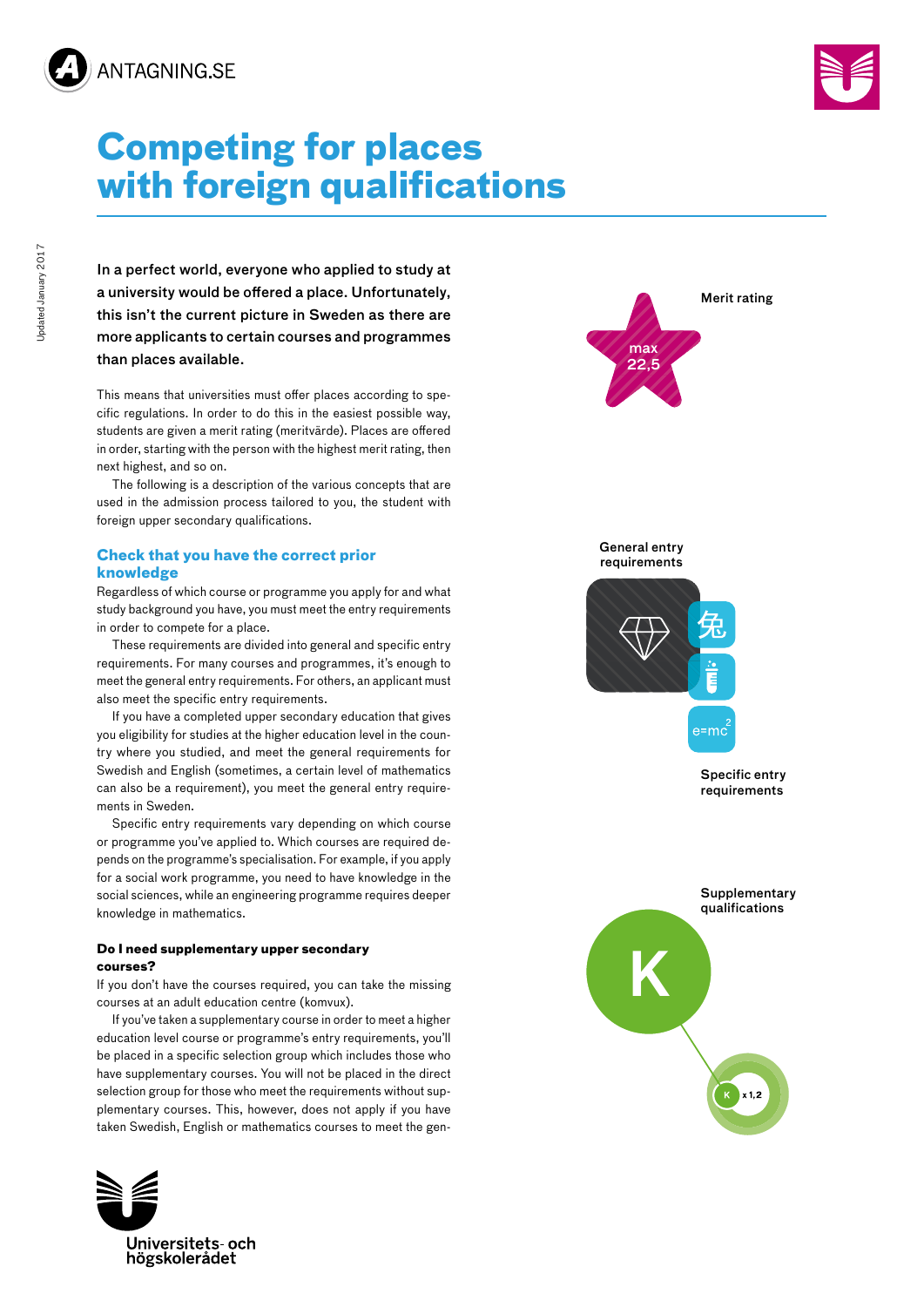



eral entry requirements. If you've taken courses in order to meet the general entry requirements, you'll be placed in the direct selection group.

The supplementary selection group has fewer places than the direct group, but this won't necessarily affect your chances of being offered a place. This is because the number of applicants with or without supplementary courses changes from year to year, as does their grades.

#### **Do I need to raise my merit rating?**

If you wish to raise your grades, which impacts your merit rating, you can take courses at komvux. This is called additional supplementation (tilläggskomplettering).

Another way to increase your chances of being offered a place is to take the Swedish Scholastic Aptitude Test (Högskoleprovet). Students who have completed this test are placed in their own selection group.

#### **The path to your merit rating**

In order to receive a merit rating, foreign upper secondary education and your supplementary courses from komvux must be examined.

#### **Re-calculate your foreign grades to the Swedish grading scale**

In order to have a course value in the Swedish grading scale, your grades must first be translated to a scale of 10.00 – 20.00. You can use the merit rating calculator "räknehjälpen" (only in Swedish) at Antagning.se in order to re-calculate your foreign course value (grade average). The result of this re-calculation is called the preliminary merit rating (preliminära meritvärde). This does not include any supplemental courses taken at komvux.

### **Check your merit point (credit implement) compensation**

Students with Swedish grades can receive merit points (also called credit implements), while students with a foreign upper secondary education can receive merit point compensation. After you've calculated your preliminary merit rating, the next step is to find out what merit point compensation you are eligible for. The number of points you can add depends on your grades, reflected in your preliminary merit rating. These additional points are called merit point compensation. You can receive a maximum of 2.5 points. Remember that your merit point compensation is based on your preliminary merit rating which excludes your supplemental courses from komvux.

Table for merit point compensation:

| <b>Preliminary merit</b><br>rating | Mc   | <b>Preliminary merit</b><br>rating | Mc   |
|------------------------------------|------|------------------------------------|------|
| 10,00-11,99                        | 0,50 | 16,00-16,99                        | 1,75 |
| 12,00-12,99                        | 0,75 | 17,00-17,99                        | 2,00 |
| 13,00-13,99                        | 1,00 | 18,00-18,99                        | 2.25 |
| 14,00-14,99                        | 1,25 | 19,00-20,00                        | 2,50 |
| 15,00-15,99                        | 1,50 |                                    |      |

## **Add your supplementary course grades**

Before your merit point compensation value can be added, you must first calculate in your komvux grades. All supplementary grades from komvux are multiplied with 1.2. This means that all courses you study in order to meet the entry requirements will be multiplied with a factor of 1.2, regardless of whether you receive a low or high grade. The courses you studied in order to raise your merit rating are only calculated in if they actually raise your merit rating.

#### **Remember that…**

If you study courses that are not needed to meet the entry requirements, they must be included in the list of courses that can raise your merit rating (Kurser som kan höja) found on Antagning.se. In order for the course to be included and hence increase your merit rating, it must be at the same or higher level than the subject you have in your foreign upper secondary grades.

#### **Your final merit rating**

The path to your final merit rating starts with your original foreign upper secondary school grade average and ends with your recalculated preliminary merit rating, passing along the way through merit point compensation and supplementary grades from komvux.